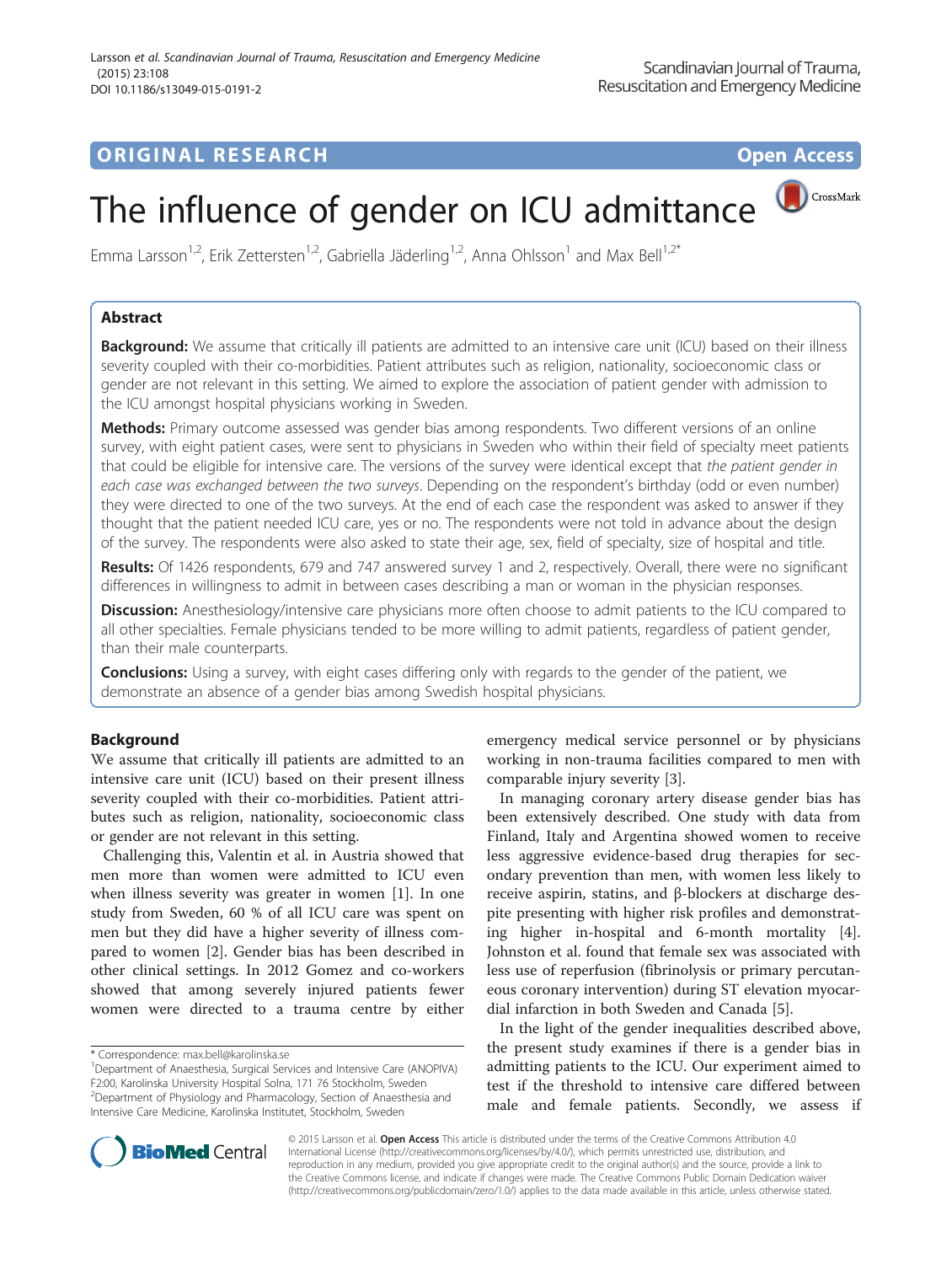physicians make different choices based on their specialty and sex.

#### Methods

## Design and study population

Two different versions of an online survey (Textalk, Mölndal, Sweden), with eight patient cases, were sent to physicians in Sweden who within their field of specialty meet patients that could be eligible for intensive care. During a 2 month period, from January to March, emails containing a link to the survey were sent to doctors working in Sweden. Three reminders, also in form of emails were distributed during this period. On the online study form, each respondent gave their informed consent. The full survey, translated, is available in Additional file [1](#page-4-0). The cases were based on real life patients, but tweaked in order to be controversial and designed to be open for debate whether to admit or not to admit to the ICU. We limited the study base to physicians working at any one of the fifteen hospitals in Sweden reporting most cases to the Swedish Intensive care Register (SIR) (Additional file [1](#page-4-0): Table S2). The versions of the survey were identical except that the patient gender in each case was exchanged between the two surveys (Additional file [1](#page-4-0): Table S1). Depending on the respondent's birthday (odd or even number), they were directed to one of the two surveys. At the end of each case the respondent was asked to answer if they thought that the patient needed ICU care, yes or no. The respondents were not told in advance about the design of the survey. The respondents were also asked to state their age (grouped as 20–29, 30–39, 40–49, 50–59, 60–69 and 70–79), sex, field of specialty, size of hospital and title.

#### Statistical analysis

The following comparisons were made regarding the respondents' willingness to admit to intensive care:

- female vs. male gender of the patient case
- female vs. male physician respondents, regardless of the gender of the patient
- anesthesiology/intensive care respondents vs. other respondents, regardless of the gender of the patient case

Differences in proportions were compared by Chisquare test. All tests were two-sided. A  $p$ -value of <0.05 was considered as statistically significant. Data analysis was performed using IBM SPSS Statistics 22.0 (SPSS Statistics IBM, Armonk, New York).

#### Ethical approval

The Regional Research Ethics Committee in Stockholm approved the study.

#### Results

During the time frame described in the methods we received 1426 responses overall (Fig [1\)](#page-2-0). This represents a response rate around 30 %. The demographic characteristics of the respondents are presented in Table [1,](#page-3-0) showing an equal distribution between the two surveys. Since more people are born on an odd-numbered date, survey 2 has more responders. There were more men than women completing the survey, and the majority of answers came from physicians practicing in regional hospitals. Internists and the anesthesiology/intensive care physicians dominate at slightly under and over 20 % of the answers. Physicians between 30–39 years stood for around 40 % of survey answers. In the supplementary materials the survey with cases and questions can be accessed. We found no significant differences between male and female case descriptions in the willingness to admit patients to intensive care (Table [2\)](#page-3-0). In no case was there complete agreement among the physicians on whether to admit the patient or not.

Female physicians tended to be more willing to admit patients than their male colleagues, regardless of the gender of the patient (Table [3\)](#page-3-0). As seen in the table, this was statistically significant in cases 1, 5 and 6. In contrast, for case 7, male physicians were more willing than female physicians to admit a patient to the ICU. There was also a significant difference among different specialties, where anesthesiologists/intensive care physicians were more prone to admit patients than any other specialty in five out of eight cases (Table [4\)](#page-4-0).

#### **Discussion**

Our key finding was that there were no significant differences in admittance to ICU with regards to patient gender. An underlying gender bias in Swedish hospital physicians could thus not be demonstrated. Anesthesiologists/intensivists were significantly more willing to admit patients to the ICU as compared to all other specialties. Female physicians also tended to admit more patients as compared to their male colleagues.

In a study where modified essay questions were distributed during a national examination for 239 Swedish interns significant gender differences were detected [\[6](#page-5-0)]. The examinees were allocated to suggest management of neck pain in a female or male. Laboratory tests were requested more often for males, whereas psychosocial questions, need for physiotherapist and drug prescriptions were more common for females. Using a similar methodology, our lack of significant differences based on gender in willingness to admit patients to the ICU, is encouraging. More than any other field of medicine, cardiac care has been scrutinized and found to be plagued by gender bias [[7](#page-5-0)–[9\]](#page-5-0). In fact, this issue was addressed back in 2006 in a statement from the policy conference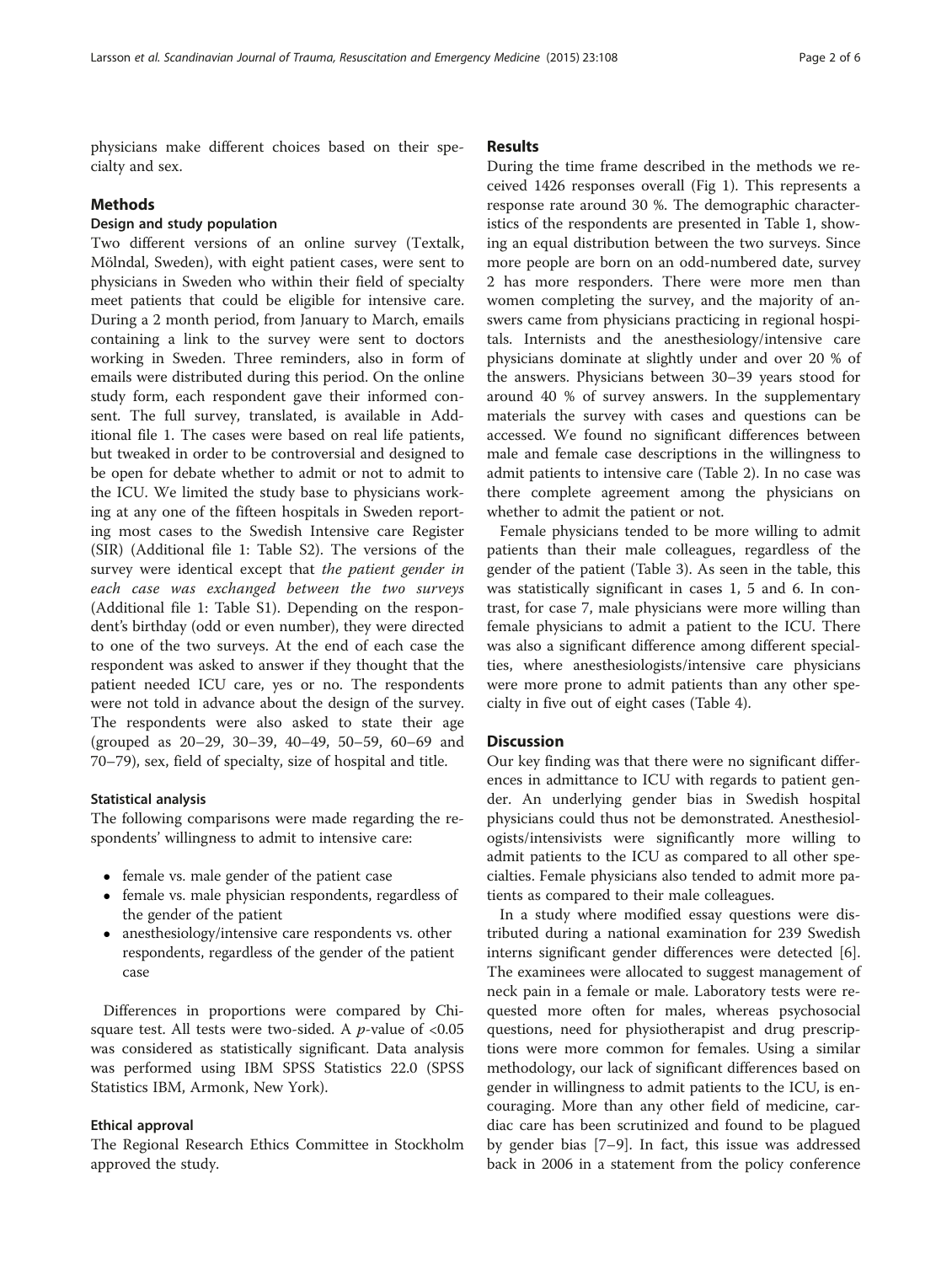<span id="page-2-0"></span>

of the European Society of Cardiology [\[10\]](#page-5-0). However, change does not happen overnight as illustrated by a press release in May 2014, from the World Heart Federation, where experts again called for an end to gender bias in cardiovascular disease [[11](#page-5-0)]. Regarding critical care, one large cohort study of almost 19 000 patients in 98 ICUs from the US, Canada and Brazil revealed that females with severe sepsis/septic shock had a higher risk of dying in the hospital than males. This difference remained after multivariable adjustment. Significant gender disparities were also found in some aspects of care delivery, but these did not explain the higher mortality

in female patients [\[12\]](#page-5-0). In a study from 2006 female sex was associated with issuance of do not resuscitate orders in patients receiving emergency surgery [[13\]](#page-5-0). Significant gender-differences in ICU related processes of care have also been described elsewhere [\[1](#page-5-0), [14](#page-5-0), [15](#page-5-0)].

In above mentioned studies regarding the critically ill focus has been on ICU outcomes and ICU interventions. The purpose of this examination was to examine if gender bias concerning ICU admission exists. Do Swedish hospital physicians have different admission thresholds for males and females? In the present study physicians working in anesthesiology/intensive care as well as non-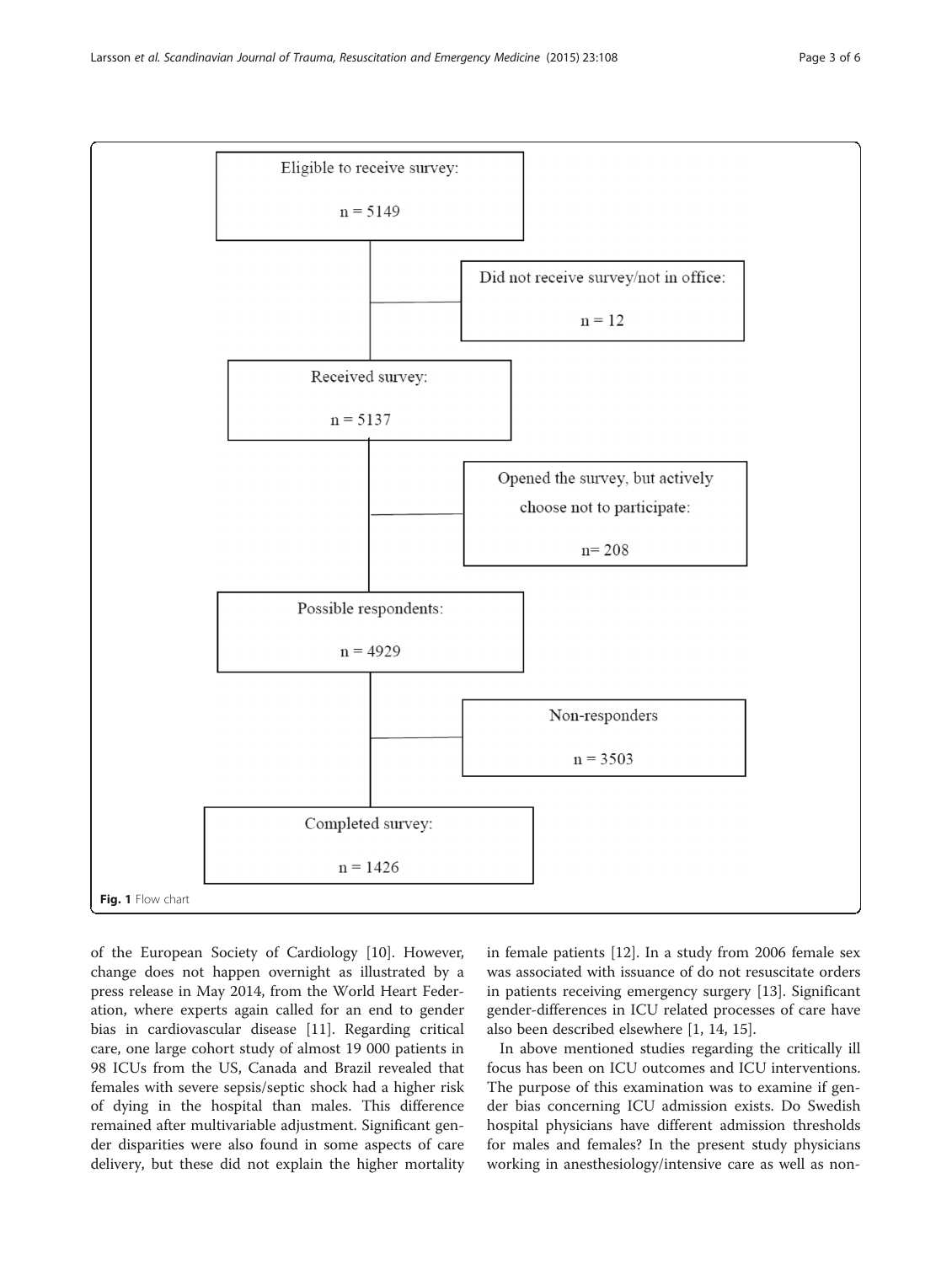|                                | Survey 1 $n = 679$ | Survey $2 n = 747$ |
|--------------------------------|--------------------|--------------------|
| Gender (n, %)                  |                    |                    |
| Women                          | 298 (43.9 %)       | 320 (42.8 %)       |
| Men                            | 381 (56.1 %)       | 427 (57.2 %)       |
| Age (years, %)                 |                    |                    |
| $20 - 29$                      | 31 (4.6 %)         | 23 (3.1 %)         |
| $30 - 39$                      | 279 (41.1 %)       | 288 (38.6 %)       |
| $40 - 49$                      | 188 (27.7 %)       | 229 (30.7 %)       |
| $50 - 59$                      | 108 (15.9 %)       | 126 (16.9 %)       |
| $60 - 69$                      | 71 (10.5 %)        | 78 (10.4 %)        |
| 70-79                          | 2(0.3%)            | 3(0.4%             |
| Type of Hospital (n, %)        |                    |                    |
| Regional Hospital              | 495 (72.9 %)       | 542 (72.6 %)       |
| Central Hospital               | 151 (22.2 %)       | 173 (23.2 %)       |
| Rural Hospital                 | 22 (3.2 %)         | 21 (2.8 %)         |
| Not given                      | $11(1.6\%)$        | 11 (1.5 %)         |
| Title (n,%)                    |                    |                    |
| Resident                       | 236 (34.8 %)       | 247 (33.1 %)       |
| Board certified specialist     | 148 (21.8 %)       | 174 (23.3 %)       |
| Assistant senior physician     | 37 (5.4 %)         | 39 (5.2 %)         |
| Senior Physician               | 258 (38.0 %)       | 287 (38.4 %)       |
| Specialty (n,%)                |                    |                    |
| Emergency medicine             | 30 (4.4 %)         | 32 (4.3 %)         |
| Anesthesiology /Intensive Care | 166 (24.4 %)       | 166 (22.2 %)       |
| Gynecology                     | 52 (7.7 %)         | 47 (6.3 %)         |
| Infectious diseases            | 44 (6.5 %)         | 64 (8.6 %)         |
| Cardiology                     | 44 (6.5 %)         | 46 (6.2 %)         |
| General surgery                | 80 (11.8 %)        | 80 (10.7 %)        |
| Internal medicine              | 125 (18.4 %)       | 135 (18.1 %)       |
| Oncology                       | 39 (5.7 %)         | 47 (6.3 %)         |
| Orthopedic surgery             | 54 (8.0 %)         | 71 (9.5 %)         |
| Urology                        | 15(2.2%)           | 21 (2.8 %)         |
| Ear, Nose, Throat              | 27 (4.0 %)         | 33 (4.4 %)         |
| Other                          | 3(0.4%             | $4(0.5\%)$         |

<span id="page-3-0"></span>Table 1 Demographic data of respondents

ICU-colleagues were included as the aim was to test a possible gender bias for ICU-admittance. In different ways, both intensivists- and non-intensivists set the bar for the ICU-threshold, i.e., unless the hospitalist first deems that the patient may be a candidate for intensive care and alerts the intensivist, no admission will take place. As mentioned in the introduction, in a trauma setting Gomez and co-workers examined almost 27 000 severely injured patients [[3\]](#page-5-0). They found a significantly smaller proportion of females to receive trauma center care compared to males, an association that persisted after adjustment for confounders. The authors speculate

| Table 2 Female vs. male gender of the patient |  |  |
|-----------------------------------------------|--|--|
|                                               |  |  |

|        | Female patient | Male patient | p-value |
|--------|----------------|--------------|---------|
| Case 1 | 39.9 %         | 39.0 %       | n.S.    |
| Case 2 | 37.9 %         | 38.3 %       | n.s.    |
| Case 3 | 40.4 %         | 43.9%        | n.s.    |
| Case 4 | 70.7 %         | 68.1 %       | n.s.    |
| Case 5 | 63.0 %         | 62.0%        | n.s.    |
| Case 6 | 66.9%          | 69.8 %       | n.s.    |
| Case 7 | 48.9 %         | 53.3 %       | n.s.    |
| Case 8 | 65.6 %         | 63.6 %       | n.s.    |

Proportion of patients deemed in need of ICU care dependent of patient gender

that reasons for this differential access could be perceived difference in injury severity, likelihood of benefiting from trauma center care, or subconscious gender bias. In 2002 Raine et al. demonstrated a possible influence of patient gender on admission to intensive care [[16\]](#page-5-0). Scrutinizing 46 587 admissions in 91 units across England, Wales, and Northern Ireland the authors found that certain conditions seemed to favor men, and other women. Inequity was found for patients with myocardial infarction and neurological bleeding, implying more restrictive admission criteria for women. In contrast, the authors found signs of gender bias against male ventricular failure patients, possibly explaining the higher male mortality in that group. In a register study from Finland, males had poorer ICU outcome as compared to women, whilst consuming approximately two-thirds of ICU resources [\[17\]](#page-5-0). Similar findings were found in Sweden regarding ICU consumption [[2\]](#page-5-0). Considering the response rate in our study, and the fact that the largest specialist group was anesthesiologists/intensivists, there are a few things to consider in view of nonsignificant findings regarding ICU admission gender bias. Firstly, the anesthesiologists/intensivists admitted more patients overall, possibly due to expert knowledge on critically ill patients present, it could be speculated that expert knowledge counteracts gender bias. Specific

Table 3 Respondent: female vs. male, regardless of the gender of the patient

|        | Female respondent | Male respondent | $p$ -value |
|--------|-------------------|-----------------|------------|
| Case 1 | 42.4 %            | 37.0 %          | 0.04       |
| Case 2 | 37.1 %            | 38.9 %          | n.S        |
| Case 3 | 41.4 %            | 42.8 %          | n.s.       |
| Case 4 | 72.0 %            | 67.3 %          | n.s.       |
| Case 5 | 67.5 %            | 58.7 %          | 0.001      |
| Case 6 | 73.5 %            | 64.4 %          | < 0.001    |
| Case 7 | 47.4 %            | 54.1 %          | 0.01       |
| Case 8 | 62.8%             | 66.1 %          | n.s.       |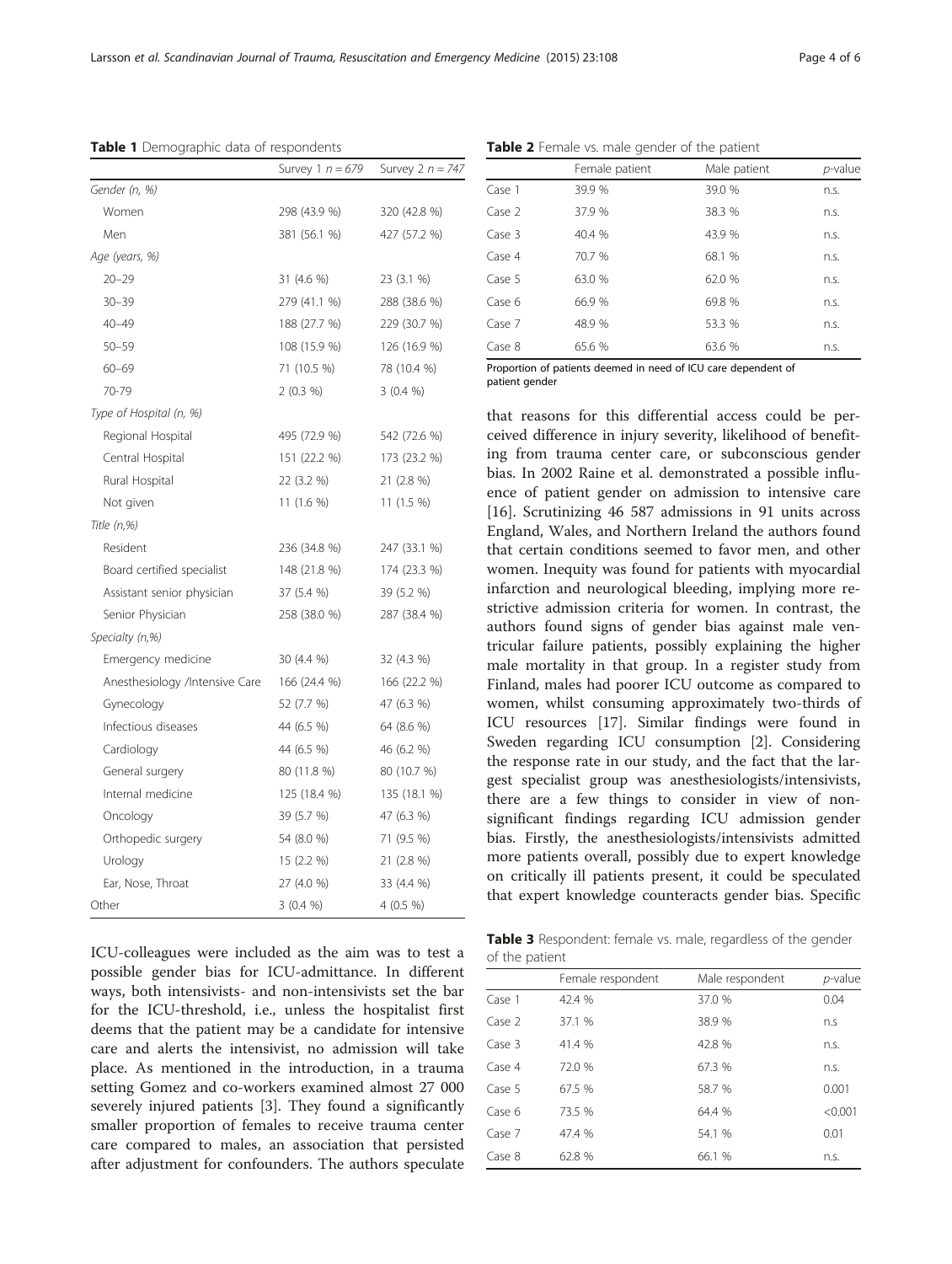|        | Anesthesiology/intensive care | Others | p-value |
|--------|-------------------------------|--------|---------|
| Case 1 | 53.0 %                        | 35.5 % | < 0.001 |
| Case 2 | 50.6 %                        | 34.3 % | < 0.001 |
| Case 3 | 44.5 %                        | 41.5 % | n.s.    |
| Case 4 | 70.3 %                        | 69.1 % | n.s.    |
| Case 5 | 73.6 %                        | 59.1 % | < 0.001 |
| Case 6 | 67.3 %                        | 68.6 % | n.s.    |
| Case 7 | 65.5 %                        | 46.9%  | < 0.001 |
| Case 8 | 80.0 %                        | 60.0%  | < 0.001 |

<span id="page-4-0"></span>Table 4 Respondent: Anesthesiology/intensive care vs. others, regardless of the gender of the patient

and solid knowledge of a certain field is likely to limit the scope for basing evaluation on non-factual circumstances, such as preconceived ideas about men and women, i.e., gender norms. Secondly, female physicians were more willing to admit patients overall, regardless of gender. This is somewhat in line with other investigations, where female doctors have been found to adhere more to treatment guidelines [\[18](#page-5-0)]; and also to spend more time in consultation with female and male patients alike [[19](#page-5-0)]. Lastly, the age distribution of the responders indicates that younger physicians are more willing than older colleagues to fill out surveys, and this may have contributed to the lack of significant findings.

This study has considerable strengths. It is unique in that it provides hospital physicians with two surveys, where eight potential patient cases are distributed, and where the only thing differing is the gender of the patient described. This allows for a detection of gender bias, removing a possible influence of next of kin. Moreover, the methodology allowed us to examine if different specialists made different choices. The cases were selected to be highly contentious - cases that would typically be admitted by approx 50 % and refused by 50 % of clinicians. As mentioned above, the fact that anesthesiologists/intensivists were more likely to admit patients based on the case descriptions may be attributable to their knowledge of how critical illness is presented in a ward- or emergency room patient. This is actually the first time the so called afferent limb, the mechanism by which medical emergency team responses are triggered, has been tested [[20](#page-5-0)]. Another feature is that female- as compared to male responding physicians could be analyzed. The strength of the present study, i.e., presenting "pure" cases, has some drawbacks. In presenting physicians with written cases on a screen we remove factors that could contribute to decisions playing a paramount role in a real hospital setting. Now, our aim was not to investigate physicians' ability to make perfectly adequate clinical judgements based on a paper case, but rather to find any differences in decision making that could only

be attributed to the patient gender. Our study design is obviously associated with a number of limitations. One might speculate on who chooses to answer a survey like this; our response rate was around 30 %. Are we introducing a selection bias, where the certain types of doctors respond and others do not? Are we getting responses from empathic, young, non-biased colleagues who even take the time to answer online surveys? As mentioned, the age distribution indicates that younger physicians are overrepresented among responders. Despite having over 1400 physicians taking the survey, we lack power to test if gender bias is overrepresented with regards to age, medical specialty and/or combinations of respondent characteristics. With a (much) larger cohort, one could investigate if young female surgeons, old male internists or many other combinations differed in their admission choices. It is hard to say if our results are generalizable to other countries with other gender norms. Lastly, differences in ICU beds per capita and admitting rights to ICU could also make comparisons difficult.

#### Conclusions

In the present study we could demonstrate an absence of a gender bias among Swedish hospital physicians regarding willingness to admit patients to ICU.

## Key messages

- Gender bias related to ICU admission could not be demonstrated among physicians working in Sweden but larger international studies are needed
- Anesthesiologists/intensivist were more likely to recommend ICU admission as compared to other specialists
- Female physicians were more likely to recommend ICU admission as compared to male physicians

# Additional file

[Additional file 1:](dx.doi.org/10.1186/s13049-015-0191-2) Supplementary data. Has the full survey, case changes (Table S1) and participatinghospitals (Table S2). (DOCX 27 kb)

#### Abbreviations

ICU: Intensive care unit; SIR: Swedish Intensive care Register.

#### Competing interests

The authors declare that they have no competing interests.

#### Authors' contributions

Dr MB, Dr EL and Dr EZ had full access to all of the data in the study and take responsibility for the integrity of the data and the accuracy of the data analysis. Study concept and design: MB, EL. Acquisition, analysis, or interpretation of data: MB, EZ, EL, GJ. Drafting of the manuscript: MB, EZ, EL, GJ, AO. Critical revision of the manuscript for important intellectual content: MB, EZ, EL, GJ, AO. Statistical analysis: GJ, EL, EZ. Study supervision: MB, EL. All authors read and approved the manuscript.